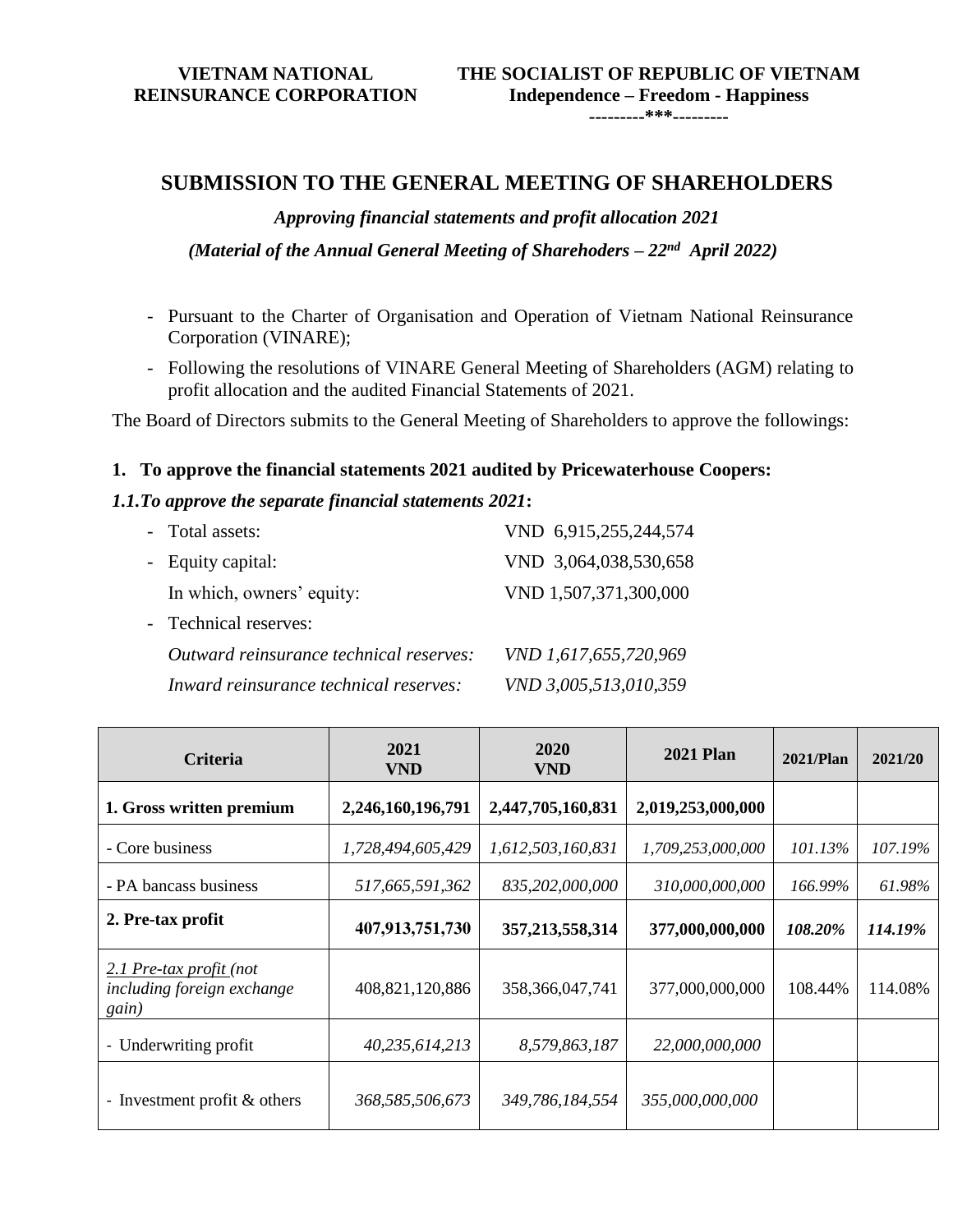| <b>Criteria</b>                                              | 2021<br>VND     | <b>2020</b><br>VND | <b>2021 Plan</b> | $2021$ /Plan | 2021/20 |
|--------------------------------------------------------------|-----------------|--------------------|------------------|--------------|---------|
| 2.2 Undistributable profit<br><i>(foreign exchange gain)</i> | (907, 369, 156) | (1,152,489,427)    |                  |              |         |

*(Audited Balance sheet and Income Statement attached)*

### **VINARE has fulfilled the business plan assigned.**

#### *1.2. To approve the consolidated financial statements 2021:*

| - Total assets:                                                                                                                                                                                                                                                                       | VND 7,156,614,285,179 |  |
|---------------------------------------------------------------------------------------------------------------------------------------------------------------------------------------------------------------------------------------------------------------------------------------|-----------------------|--|
| - Owner's equity:                                                                                                                                                                                                                                                                     | VND 3,285,674,747,152 |  |
| - Technical reserves:                                                                                                                                                                                                                                                                 |                       |  |
| Outward reinsurance technical reserves:                                                                                                                                                                                                                                               | VND 1,617,655,720,969 |  |
| Inward reinsurance technical reserves:                                                                                                                                                                                                                                                | VND 3,137,347,307,042 |  |
| $(A_1, B_2, A_3, B_4, A_5, A_6, A_7, A_7, A_8, A_9, A_9, A_1, A_1, A_2, A_1, A_1, A_2, A_3, A_1, A_1, A_2, A_1, A_1, A_2, A_1, A_2, A_3, A_1, A_2, A_3, A_1, A_2, A_3, A_1, A_2, A_3, A_1, A_2, A_3, A_1, A_2, A_3, A_1, A_2, A_3, A_1, A_2, A_3, A_1, A_2, A_3, A_1, A_2, A_3, A_1,$ |                       |  |

*(Audited Balance sheet and Income Statement attached)*

### **2. To approve allocation of profit 2021:**

### *2.1 Profit:*

| <b>Profit indicators</b>                                | VND               |
|---------------------------------------------------------|-------------------|
| Undistributed profit as at 1/1/2020                     | 528,386,432,949   |
| - Distributable profit                                  | 453,344,356,603   |
| - Undistributable profit <i>(foreign exchange gain)</i> | 75,042,076,346    |
| Profit after tax realized in 2020                       | 331,682,844,827   |
| - Distributable profit                                  | 332,590,213,983   |
| - Undistributable profit (foreign exchange gain)        | (907, 369, 156)   |
| Accumulated profit after tax as at 31/12/2020           | 860,069,277,776   |
| - Distributable profit                                  | 785,934,570,586   |
| - Undistributable profit <i>(foreign exchange gain)</i> | 74, 134, 707, 190 |

# *2.2 Allocation of profit after tax 2021:*

| <b>Allocation of profit after tax</b>     | VND             |
|-------------------------------------------|-----------------|
| Allocation to Compulsory Reserve Fund     | 16,629,510,699  |
| Allocation to Business Development Fund   |                 |
| Bonus Fund $(1.5\%$ of after-tax profit)  | 4,988,853,210   |
| Corporate Welfare Fund (one-month salary) | 5,061,118,742   |
| Dividend payout 2021 (12%)                | 180,884,556,000 |